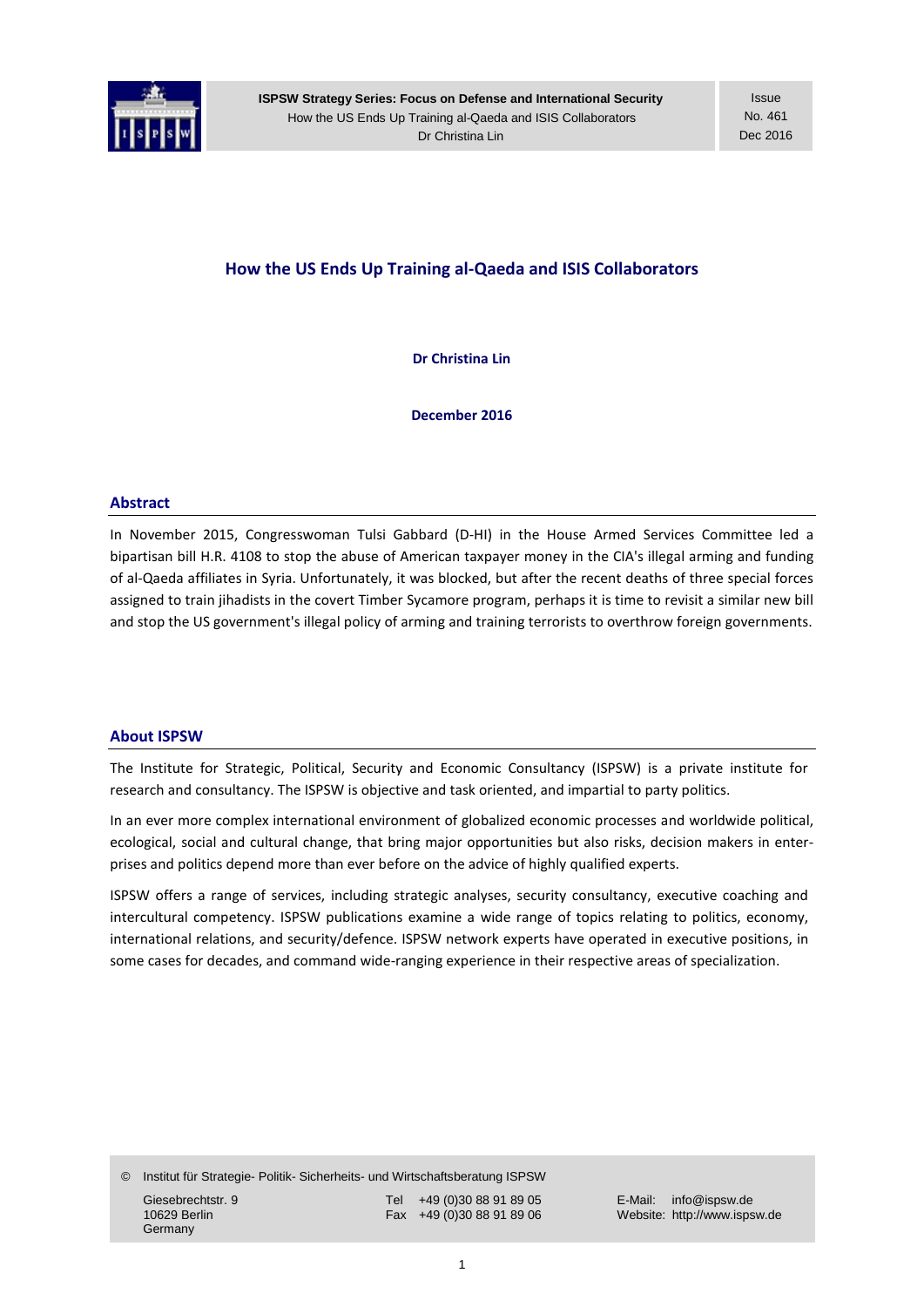

**ISPSW Strategy Series: Focus on Defense and International Security** How the US Ends Up Training al-Qaeda and ISIS Collaborators Dr Christina Lin

**Issue** No. 461 Dec 2016

# **Analysis**

In November 20[1](#page-1-0)5, Congresswoman Tulsi Gabbard (D-HI)<sup>1</sup> in the House Armed Services Committee led bipartisan bill H.R. 4108 to stop the abuse of American taxpayer money in the CIA's [illegal](http://gabbard.house.gov/index.php/press-releases/520-reps-tulsi-gabbard-austin-scott-introduce-legislation-to-end-illegal-u-swar-to-overthrow-syrian-government-of-assad) arming and funding of al-Qaeda affiliates in Syria.

Unfortunately, it was blocked, but after the recent deaths of three special forces assigned to train jihadists in Jordan, perhaps it is time to revisit a similar bill and stop this madness.

## **CIA's Timber Sycamore program to train jihadists**

In November, three Green Berets from the 5th Special Forces Group, Matthew Lewellen, Kevin McEnroe, and James Moriarty were murdered<sup>[2](#page-1-1)</sup> by an ISIS infiltrator<sup>[3](#page-1-2)</sup> at the Prince Faisal Airbase in Jordan. They were assigned the inter-agency mission in the CIA's Timber Sycamore covert operation to train and arm so called moderate Syrian rebels.

It is a tragedy that their deaths could have been prevented, as for years the Special Forces had been com-plaining the "moderate" rebels they were training were actually ISIS and Al Nusra infiltrators<sup>[4](#page-1-3)</sup>. The vetting process was flawed, consisting of a check on an old data base and an interview, with many expressing support for terrorist groups such as Nusra and ISIS.

"I don't understand why people don't like al-Nusra" one rebel told the American soldiers, while a Green Beret associated with the training program in Turkey admitted "a good 9[5](#page-1-4) percent<sup>5</sup> of them were either working with terrorist organizations or were sympathetic to them." He added, "a good majority of them admitted that they had no issues with ISIS and that their issue was with the Kurds and the Syrian regime."

Indeed, the illegal CIA program has a regime change mandate to overthrow the Syrian government, and little to do with a counter-terrorism mandate to fight ISIS and Al Qaeda. In fact, a resilient ISIS and a more powerful Al Nusra are likely an organic outgrowth of this beneficial arming and training program. As described by a Green Beret, the trainers know "we are just training the next generation of jihadis," and that "the FSA [Free Syrian Army] is little more than a cover for the al-Qaeda affiliated al-Nusra" to continue procuring western weapons from CIA and Saudi intelligence services.

Little wonder there now exists tension between the CIA and Special Forces, wherein the soldiers view "CIA treats their Special Forces trainers as de facto expendable assets, using them to train known Jihadists, when it was only a matter of time before something went wrong."

As a soldier herself, it is also of little wonder Congresswoman Gabbard objects to this exploitation of American troops.

© Institut für Strategie- Politik- Sicherheits- und Wirtschaftsberatung ISPSW

**Germany** 

Giesebrechtstr. 9 Tel +49 (0)30 88 91 89 05 E-Mail: info@ispsw.de<br>10629 Berlin 10629 E-Mail: info@ispsw.de Fax +49 (0)30 88 91 89 06 Website: http://www.isps

Website: http://www.ispsw.de

<sup>1</sup> <https://www.youtube.com/watch?v=i0ZlrKyai0I>

<span id="page-1-1"></span><span id="page-1-0"></span><sup>&</sup>lt;sup>2</sup> Peter Baker, Mark Mazzetti and Eric Schmitt, "U.S. Investigates Deaths of 3 Soldiers in Jordan as Possible Terrorism", *New York Times*, Novebmer 16, 2016, http://www.nytimes.com/2016/11/17/world/middleeast/jordan-us 3 Jack Murphy, "Three Green Berets Killed by ISIS infiltrator after CIA ignored warnings", Sofrep, November 16, 2016,<br>https://sofrep.com/67808/three-green-berets-killed-isis-infiltrator-cia-ignored-warnings/

<span id="page-1-4"></span><span id="page-1-3"></span>

<span id="page-1-2"></span><sup>4</sup> <http://newsmilitary.com/pages/84040668-three-green-berets-killed-by-isis-infiltrator-after-cia><br>5 Jack Murphy, "US Special Forces sabotage White House policy gone disastrously wrong with covert ops in Syria", Sofrep, September 14, 2016, [https://sofrep.com/63764/us-special-forces-sabotage-white-house-policy-gone-disastrously-wrong-with](https://sofrep.com/63764/us-special-forces-sabotage-white-house-policy-gone-disastrously-wrong-with-covert-ops-in-syria/)[covert-ops-in-syria/](https://sofrep.com/63764/us-special-forces-sabotage-white-house-policy-gone-disastrously-wrong-with-covert-ops-in-syria/)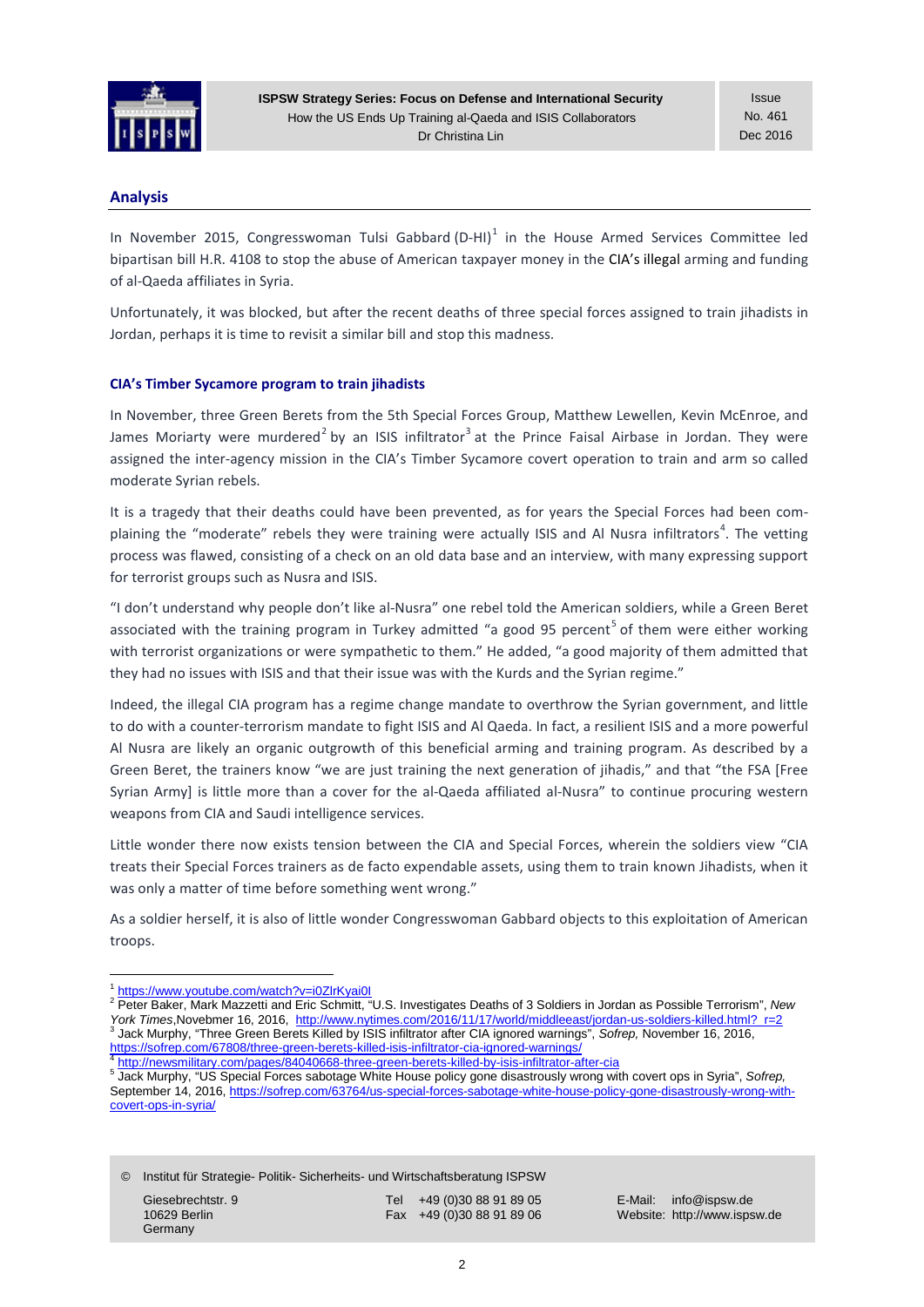

Even Gulf monarchies consider US troops expendable mercenaries. In his January 7, 1991 *Wall Stree Journal* article<sup>[6](#page-2-0)</sup> entitled "White slaves in the Persian Gulf," historian Arthur Schlesinger Jr. revealed that when asked about US-led military build-up to liberate Kuwait, a Saudi official replied 'you think I want to send my teenage son to die for Kuwait? We have our white slaves from the US to do that." Now it seems the Saudis also want their "white slaves" to set up a no-fly zone in Syria to install their Salafist regime.

And as American taxpayers are hurting during hard economic times, no wonder many of them voted for an outsider like Donald Trump to come in and stop the waste, abuse and the Washington establishment's poor stewardship of American blood and treasure.

Now, With ISIS, al Qaeda, and Salafi jihadists pivoting to Asia<sup>[7](#page-2-1)</sup>, quo vadis for US policy on Syria and the Middle East?

## **Jihadists pivot to Asia**

The new US administration should begin by stopping the program of arming jihadists for regime change, and work with non-Wahhabi Mideast states such as Egypt and Jordan and Asian states for a truly concerted international counter-terrorism effort.

The US has already lost quite a bit of credibility and moral legitimacy with its regime-change disasters in Iraq, Libya and Syria; a history of aligning with Saudi Arabia to support jihadists in Afghanistan and the Mideast; and helping to export Wahhabism that the late prime minister of Singapore Lee Kuan Yew blames for bringing terrorism to Asia.

Not only Singapore is put off by this US/Saudi Wahahbi nexus, but traditional US ally Philippines is now also distancing itself from US policy that "imported terrorism"<sup>[8](#page-2-2)</sup> into the Mideast.

Saleena Saleem from Rajaratnam School of International Studies (RSIS) in Singapore likewise warned that the spread of Wahhabism is injecting sectarianism $9$  among Southeast Asian Muslims who had hitherto coexisted peacefully, threatening their pluralistic societies and exacerbating societal polarization. This is especially the case in Malaysia and Indonesia where ISIS and Al Qaeda have taken a stronghold.

Central Asia<sup>[10](#page-2-4)</sup> is also infested, especially Uzbekistan that has several thousand jihadists in Syria who will return home to roost one day. Their large presence in Aleppo has earned them the nickname "Aleppo Uzbeks"<sup>[11](#page-2-5)</sup> and recently a video $^{12}$  $^{12}$  $^{12}$  surfaced of them vowing to continue their jihad rather than evacuate.

As Professor Brahma Chellaney from New Delhi's Center for Policy Research exhorted, the root cause of terrorism is the venomous ideology of Wahhabism<sup>13</sup>. In order to regain credibility and demonstrate that US is

© Institut für Strategie- Politik- Sicherheits- und Wirtschaftsberatung ISPSW

| Giesebrechtstr. 9 |
|-------------------|
| 10629 Berlin      |
| Germany           |

Tel +49 (0)30 88 91 89 05 E-Mail: info@ispsw.de<br>Fax +49 (0)30 88 91 89 06 Website: http://www.isps

<span id="page-2-1"></span><span id="page-2-0"></span><sup>6</sup> <http://www.antiwar.com/mcconnell/mc012202.html> <sup>7</sup> Christina Lin, "Sleeping with the Enemy: Opposition Grows to CIA-Backed AL-Qaeda Proxies in Syria", *ISPSW/CSS ETH Zurich, February 16, 2016[, http://www.css.ethz.ch/en/services/digital-library/articles/article.html/195973](http://www.css.ethz.ch/en/services/digital-library/articles/article.html/195973)*<br><sup>8</sup> Joyce Ilas, "Duterte slams U.S. anew,says it 'imported terrorism" *CNN Philippines, July 9, 2016,*<br>http://cnn

<span id="page-2-2"></span>

<span id="page-2-3"></span>

Saleena Saleem, ""Saudi Arabia's Shaken Pillars: Impact on Southeast Asian Muslims—Analysis", *RSIS/Eurasia Review*, June 2, 2016[, http://www.eurasiareview.com/02062016-saudi-arabias-shaken-pillars-impact-on-southeast-asian-muslims-](http://www.eurasiareview.com/02062016-saudi-arabias-shaken-pillars-impact-on-southeast-asian-muslims-analysis/)

<span id="page-2-4"></span>[analysis/](http://www.eurasiareview.com/02062016-saudi-arabias-shaken-pillars-impact-on-southeast-asian-muslims-analysis/)<br><sup>10</sup> Uran Botobekov, "Is Central Asia Ready to Face ISIS", *The Diplomat*, July 8, 2016, http://thediplomat.com/2016/07/is-central-<br>asia-ready-to-face-isis/

<span id="page-2-7"></span>[asia-ready-to-face-isis/](http://thediplomat.com/2016/07/is-central-asia-ready-to-face-isis/) <sup>11</sup> Christina Lin, "Asian rebels in Aleppo, Western blindspot", *ISPSW/CSS ETH Zurich,* February 2016,

<span id="page-2-6"></span><span id="page-2-5"></span><http://www.css.ethz.ch/en/services/digital-library/publications/publication.html/196033b> <sup>12</sup> <https://twitter.com/Dalatrm/status/806116148358119424>